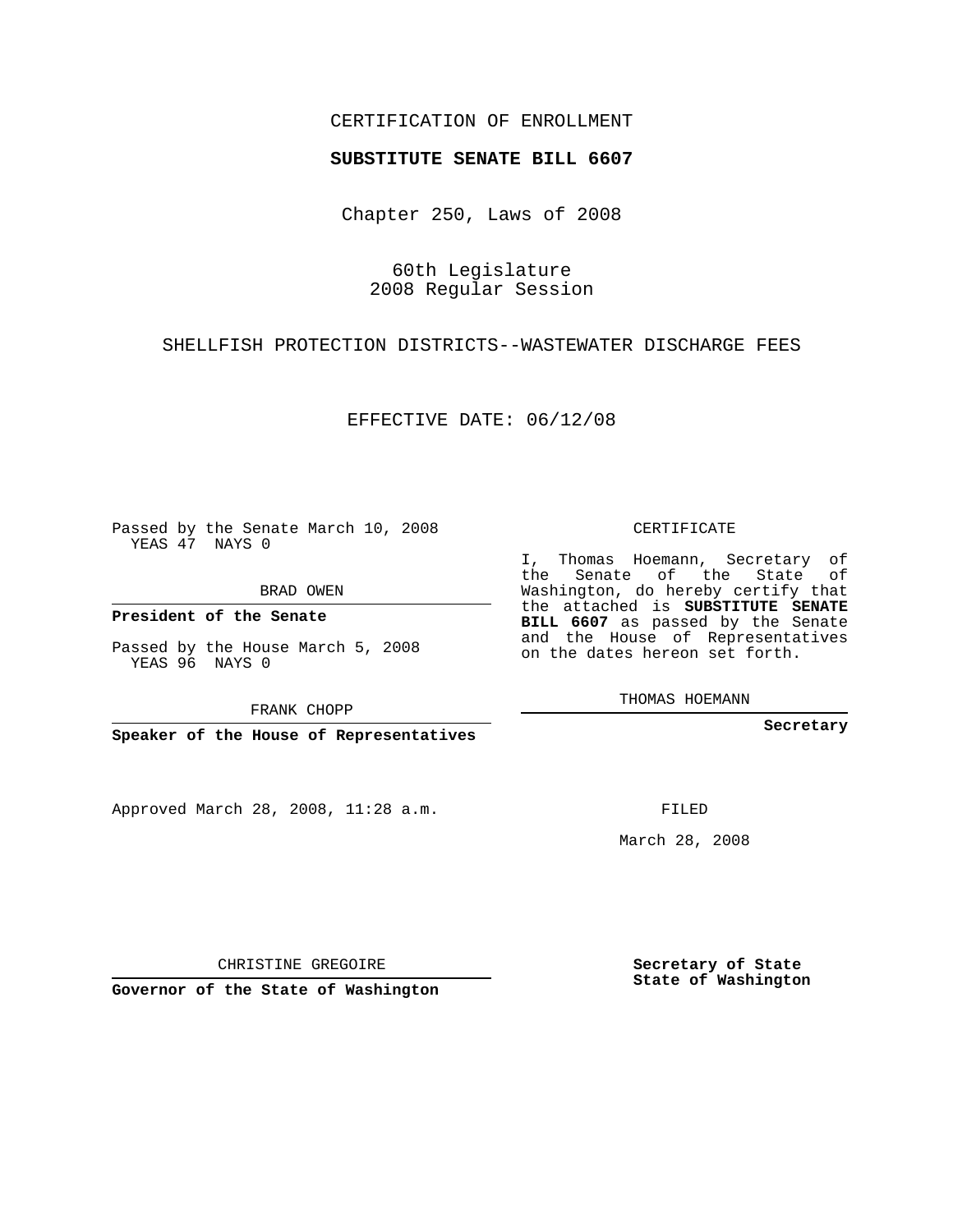## **SUBSTITUTE SENATE BILL 6607** \_\_\_\_\_\_\_\_\_\_\_\_\_\_\_\_\_\_\_\_\_\_\_\_\_\_\_\_\_\_\_\_\_\_\_\_\_\_\_\_\_\_\_\_\_

\_\_\_\_\_\_\_\_\_\_\_\_\_\_\_\_\_\_\_\_\_\_\_\_\_\_\_\_\_\_\_\_\_\_\_\_\_\_\_\_\_\_\_\_\_

AS AMENDED BY THE HOUSE

Passed Legislature - 2008 Regular Session

**State of Washington 60th Legislature 2008 Regular Session**

**By** Senate Water, Energy & Telecommunications (originally sponsored by Senators Spanel, Haugen, and Rasmussen)

READ FIRST TIME 02/07/08.

 1 AN ACT Relating to shellfish protection district wastewater 2 discharge fees, rates, and charges; and amending RCW 90.72.030, 3 90.72.045, and 90.72.070.

4 BE IT ENACTED BY THE LEGISLATURE OF THE STATE OF WASHINGTON:

 5 **Sec. 1.** RCW 90.72.030 and 2007 c 150 s 1 are each amended to read 6 as follows:

 The legislative authority of each county having shellfish tidelands within its boundaries is authorized to establish a shellfish protection district to include areas in which nonpoint pollution threatens the water quality upon which the continuation or restoration of shellfish farming or harvesting is dependent. The legislative authority shall constitute the governing body of the district and shall adopt a 13 shellfish protection program with elements and activities to be effective within the district. The legislative authority may appoint a local advisory council to advise the legislative authority in preparation and implementation of shellfish protection programs. This program shall include any elements deemed appropriate to deal with the 18 nonpoint pollution threatening water quality over shellfish tidelands, including, but not limited to, requiring the elimination or decrease of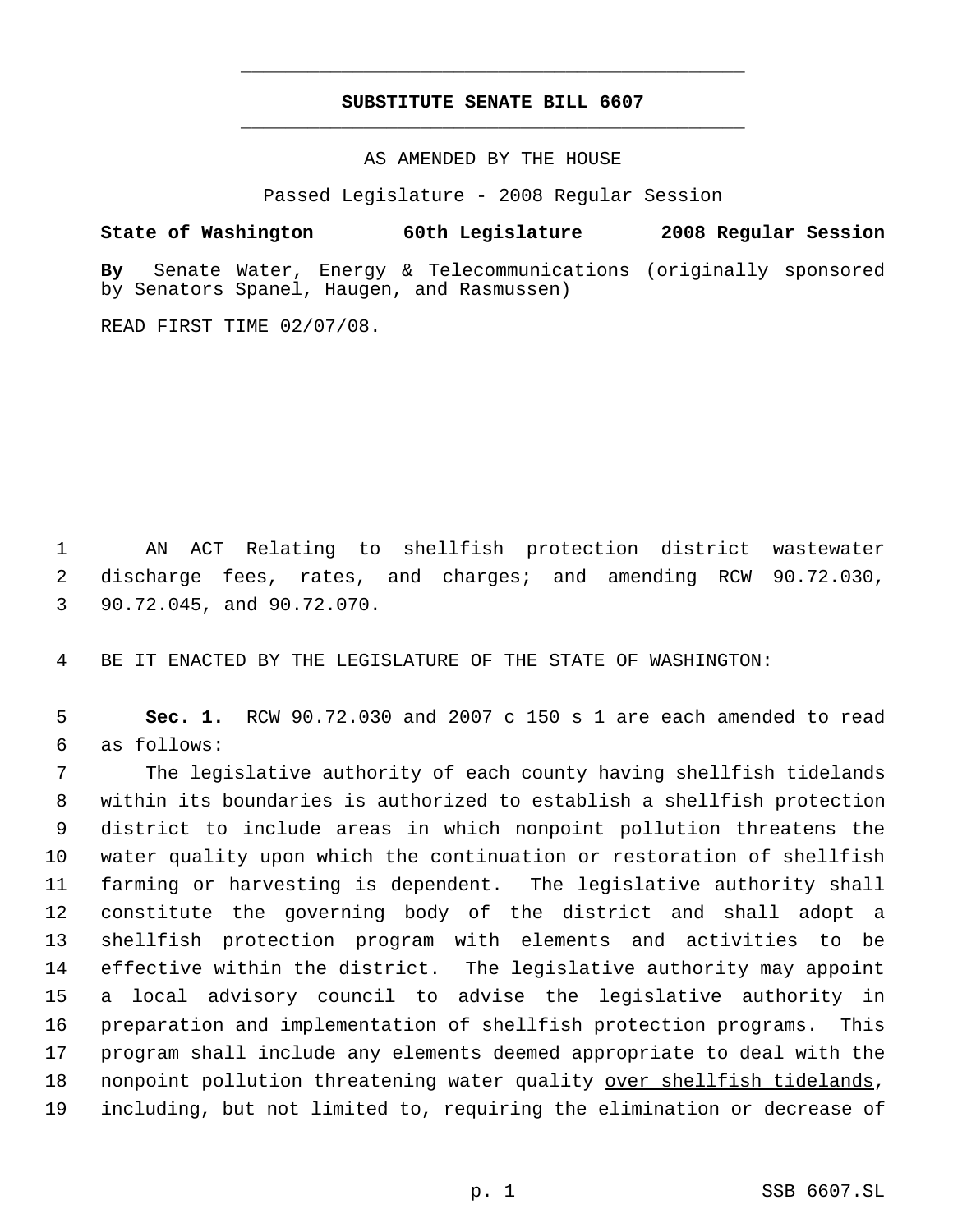contaminants in storm water runoff, establishing monitoring, inspection, and repair elements to ensure that on-site sewage systems are adequately maintained and working properly, assuring that animal grazing and manure management practices are consistent with best management practices, and establishing educational and public involvement programs to inform citizens on the causes of the threatening nonpoint pollution and what they can do to decrease the amount of such pollution. The county legislative authority shall consult with the department of health, the department of ecology, the department of agriculture, or the conservation commission as appropriate as to the elements of the program. An element may be omitted where another program is effectively addressing those sources of nonpoint water pollution. Within the limits of RCW 90.72.040 and 90.72.070, the county legislative authority shall have full jurisdiction and authority to manage, regulate, and control its programs and to fix, alter, regulate, and control the fees for services provided and charges or rates as provided under those programs. Programs established under this chapter, may, but are not required to, be part of a system of sewerage as defined in RCW 36.94.010.

 **Sec. 2.** RCW 90.72.045 and 2007 c 150 s 2 are each amended to read as follows:

 The county legislative authority shall create a shellfish protection district and establish a shellfish protection program developed under RCW 90.72.030 or an equivalent program to address the causes or suspected causes of pollution within one hundred eighty days after the department of health, because of water quality degradation due to ongoing nonpoint sources of pollution has closed or downgraded the classification of a recreational or commercial shellfish growing area within the boundaries of the county. The county legislative authority shall initiate implementation of the shellfish protection program within sixty days after it is established.

 A copy of the program must be provided to the departments of health, ecology, and agriculture. An agency that has regulatory authority for any of the sources of nonpoint pollution covered by the program shall cooperate with the county in its implementation. The county legislative authority shall submit a written report to the department of health annually that describes the status and progress of